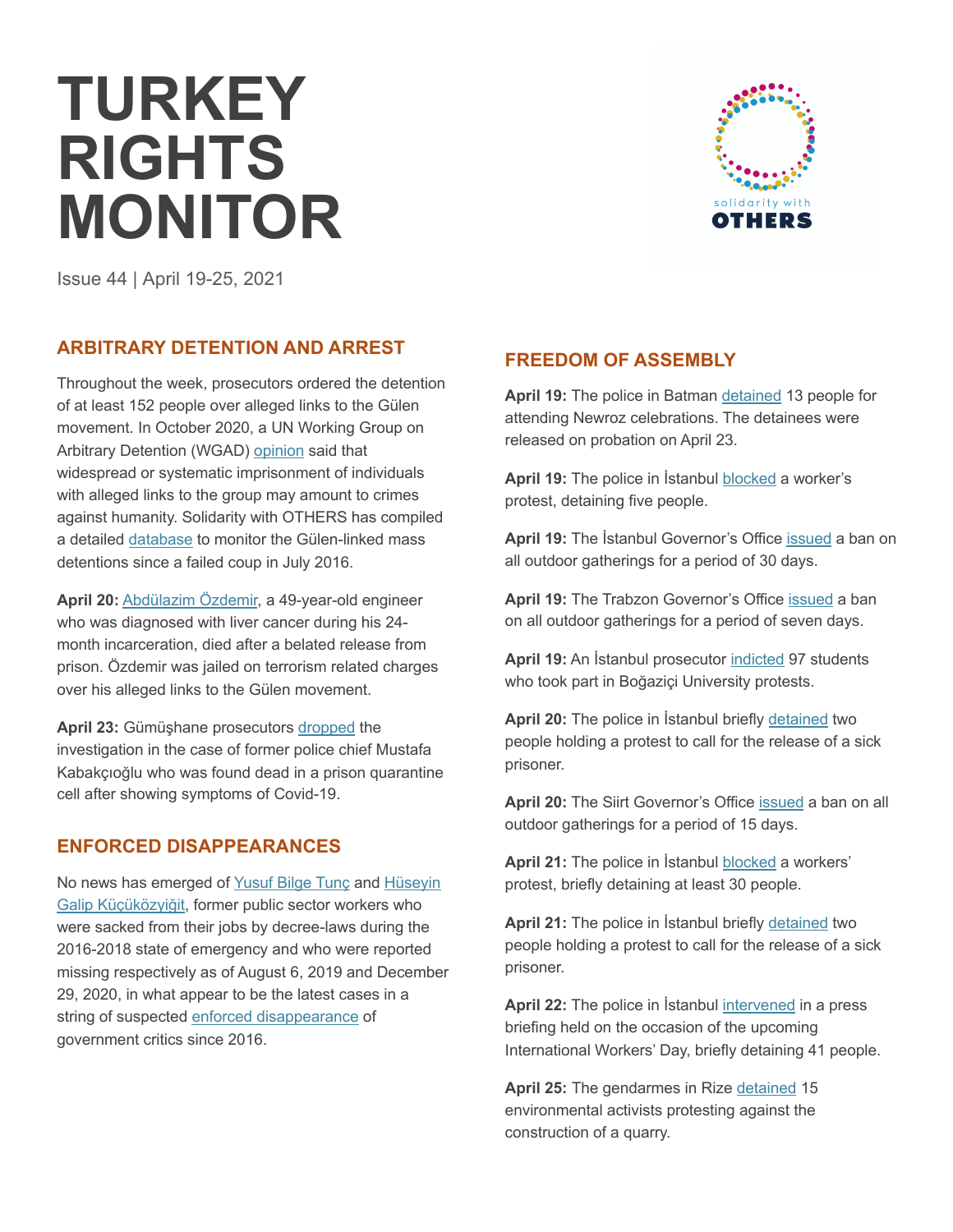## **FREEDOM OF EXPRESSION AND MEDIA**

**April 19:** An İstanbul court handed down a suspended prison sentence of 10 months to journalist Erol Mütercimler over his remarks on a TV program.

**April 20:** Van prosecutors indicted freelance journalist Ruşen Takva, seeking a prison sentence of up to 18 years for attending the release of a press statement by the pro-Kurdish Democratic Regions Party (DBP).

**April 20:** Reporters Without Borders (RSF) published its 2021 World Press Freedom Index in which Turkey was ranked 153<sup>rd</sup> out of 180 countries.

**April 20:** A Diyarbakır court ruled to block access to a web address used by the Mezopotamya news agency, the 31th such ban on the pro-Kurdish outlet.

April 21: Ankara prosecutors launched an investigation into opposition MP Engin Altay on charges of insulting President Recep Tayyip Erdoğan.

**April 21:** President Recep Tayyip Erdoğan filed an appeal against a recent ruling by an İstanbul court to acquit veteran actors Müjdat Gezen and Metin Akpınar of charges of insulting him.

**April 21:** The Information Technologies and Communication Authority (BTK) banned access to JinNews, the 24<sup>th</sup> such ban imposed on the pro-Kurdish agency since its establishment in 2017.

**April 21:** RTÜK, the official media regulator, imposed monetary sanctions on KRT TV and Halk TV broadcaster over the remarks of guests criticizing the government.

April 22: A Balıkesir court ruled to block access to news reports about the son of a former ruling party deputy who was summoned to testify in 2014 for allegedly receiving weed in a box.

**April 22:** The police in İstanbul detained seven left-wing activists who were handing out fliers about the upcoming International Labor Day as well as eight others hanging a banner.

**April 25:** The police in Konya detained a person for allegedly insulting Atatürk, the founder of the republic.

#### **KURDISH MINORITY**

**April 20:** Van prosecutors indicted freelance journalist Ruşen Takva, seeking a prison sentence of up to 18 years for attending the release of a press statement by the pro-Kurdish Democratic Regions Party (DBP).

**April 20:** A Diyarbakır court ruled to block access to a web address used by the Mezopotamya news agency, the 31th such ban on the pro-Kurdish outlet.

**April 21:** The Information Technologies and Communication Authority (BTK) banned access to JinNews, the 24<sup>th</sup> such ban imposed on the pro-Kurdish agency since its establishment in 2017.

**April 21:** A Diyarbakır court ruled to block access to web pages used by Umut Gazetesi and Yeni Demokrasi news websites.

**April 22:** Statistics released by the Ministry of Health demonstrated that predominantly Kurdish provinces have the lowest Covid-19 vaccination rates in the country.

## **PRISON CONDITIONS**

**April 22:** Opposition MP Züleyha Gülüm claimed in a written parliamentary question to Justice Minister Abdülhamit Gül that prison parole boards discriminate against political prisoners who are eligible for parole.

**April 23:** Gümüşhane prosecutors dropped the investigation in the case of former police chief Mustafa Kabakçıoğlu who was found dead in a prison quarantine cell after showing symptoms of Covid-19.

#### **REFUGEES AND MIGRANTS**

**April 20:** A Somali restaurant and its employees were attacked by a mob in Ankara after they were targeted by anti-migrant reporting by the Sözcü newspaper.

**April 21:** A hospital in İstanbul has refused to discharge the newborn baby of a refugee family for the past four months because the family has been unable to pay the hospital bill.

#### **TORTURE AND ILL-TREATMENT**

**April 21:** The police in İstanbul verbally threatened and physically assaulted a person who was released on